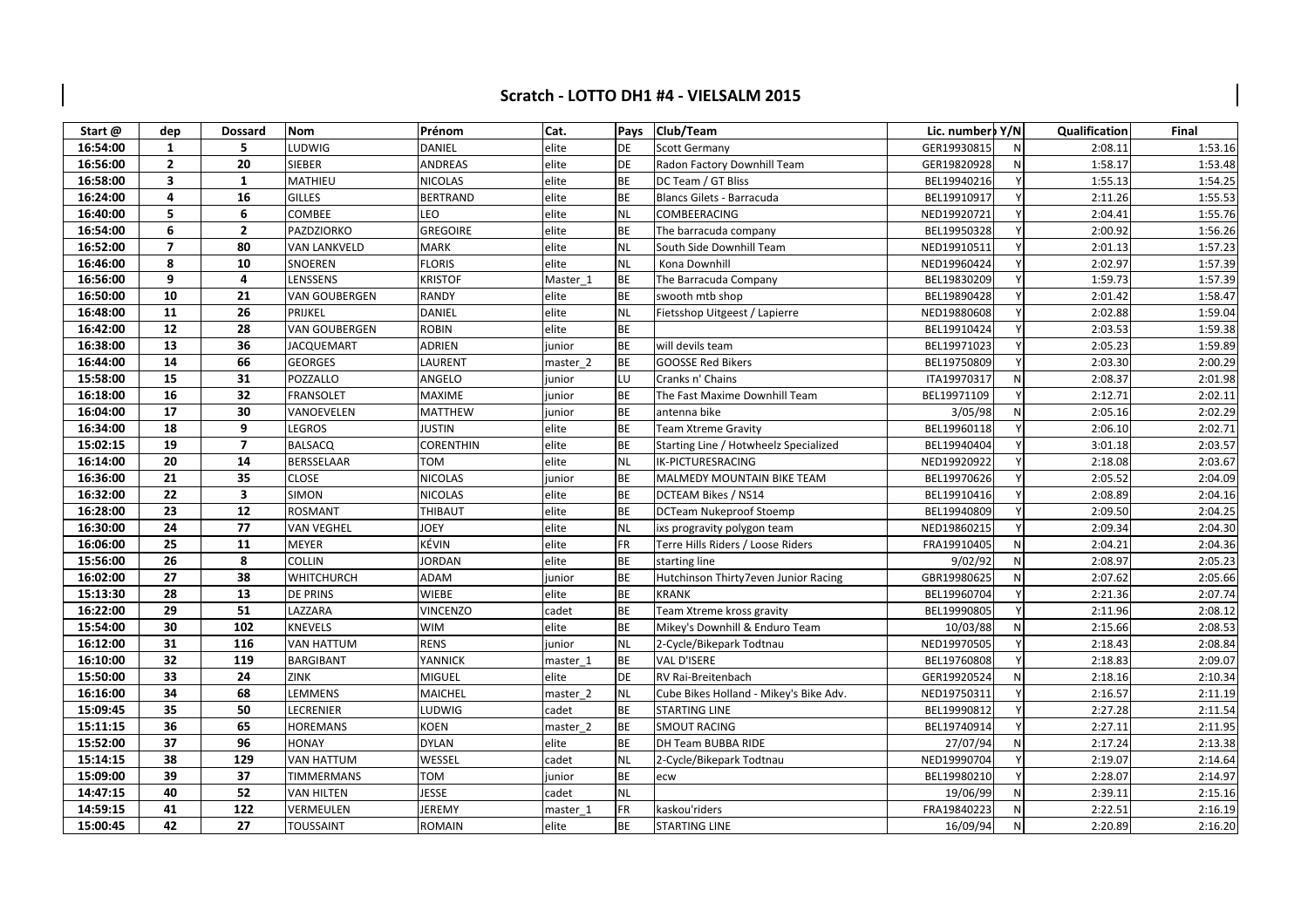| $\bigcirc$ 6:26:00 | 43              | 15  | <b>HEMELSOEN</b>        | <b>JELLE</b>      | elite    | <b>BE</b> | Loose Riders - bike the world         | BEL19861021 | Y            | 2:09.91 | 2:16.87 |
|--------------------|-----------------|-----|-------------------------|-------------------|----------|-----------|---------------------------------------|-------------|--------------|---------|---------|
| 4:51:45            | 44              | 40  | <b>VAN GEENBERGHE</b>   | <b>GREGORY</b>    | master 1 | <b>BE</b> |                                       | 18/07/83    | N            | 2:30.27 | 2:16.98 |
| 14:57:45           | 45              | 69  | <b>HURION</b>           | <b>DIMITRI</b>    | master 2 | <b>BE</b> | <b>Bike Infinity</b>                  | 6/10/70     | $\mathsf{N}$ | 2:24.48 | 2:17.62 |
| 14:58:30           | 46              | 29  | RAIMONDI                | <b>MALLORI</b>    | elite    | <b>BE</b> |                                       | 15/10/93    | N            | 2:22.54 | 2:18.31 |
| 14:56:15           | 47              | 63  | <b>BOONEN</b>           | <b>NOT</b>        | minime   | <b>BE</b> | <b>AMB Theux</b>                      | 6/11/02     | N            | 2:25.44 | 2:18.97 |
| 14:50:15           | 48              | 34  | <b>STORCK</b>           | <b>MAXIME</b>     | junior   | <b>FR</b> | Molsheim Fun Bike/ Commencal          | FRA19980312 | N            | 2:34.45 | 2:19.28 |
| 14:54:45           | 49              | 125 | LEMMENS                 | <b>STEFAN</b>     | master 1 | NL        | Mikey's Downhill & Enduro team        | 6/09/77     | N            | 2:25.78 | 2:19.61 |
| 15:12:45           | 50              | 60  | <b>FRANSOLET</b>        | LUCAS             | minime   | <b>BE</b> | The Fast Maxime Downhill Team         | BEL20011126 |              | 2:24.20 | 2:21.03 |
| 14:51:00           | 51              | 110 | <b>SCAILTEUR</b>        | <b>QUENTIN</b>    | elite    | <b>BE</b> |                                       | 01/12/1195  | N            | 2:32.05 | 2:21.20 |
| 15:10:30           | 52              | 75  | GILLES                  | <b>ROMAIN</b>     | elite    | BE        | DC team                               | BEL19890820 |              | 2:27.16 | 2:21.37 |
| 15:06:45           | 53              | 19  | VAN DER HEIDE           | <b>MARIN</b>      | elite    | <b>NL</b> |                                       | NED19961009 |              | 2:32.11 | 2:21.47 |
| 15:07:30           | 54              | 55  | ENGLEBERT               | MAXIME            | cadet    | <b>BE</b> | team Fast And Gravity                 | BEL19990519 |              | 2:31.49 | 2:21.53 |
| 14:52:30           | 55              | 54  | <b>MORREELS</b>         | <b>AYMERICK</b>   | cadet    | BE        | Antennabike                           | 22/02/00    | N            | 2:30.14 | 2:22.30 |
| 15:48:00           | 56              | 71  | <b>NIJHUIS</b>          | <b>ELINE</b>      | women    | <b>NL</b> | Combeeracing                          | NED19950416 |              | 2:27.00 | 2:23.11 |
| 14:54:00           | 57              | 93  | DE SCHAETZEN            | <b>NIELS</b>      | elite    | BE        | Nextbikeparts.com                     | 23/08/94    | N            | 2:27.39 | 2:23.93 |
| 15:12:00           | 58              | 62  | <b>IBENS</b>            | <b>CHRISTOPHE</b> | minime   | <b>BE</b> | Team Kross Xtreme Gravity             | BEL20010105 |              | 2:25.26 | 2:24.42 |
| 14:57:00           | 59              | 113 | <b>VAN HOYWEGHEN</b>    | <b>STIJN</b>      | elite    | BE        | Loose Riders / Bike The World Belgium | 9/06/94     | N            | 2:24.53 | 2:24.43 |
| 15:00:00           | 60              | 104 | LIZIN                   | <b>JORDAN</b>     | elite    | <b>BE</b> |                                       | 30/04/94    | N            | 2:22.51 | 2:24.95 |
| 15:04:30           | 61              | 76  | <b>BEAU</b>             | <b>TRISTAN</b>    | elite    | BE        | starting line                         | BEL19910107 |              | 2:41.77 | 2:25.46 |
| 15:08:15           | 62              | 53  | <b>WILDERS</b>          | <b>JULIEN</b>     | cadet    | <b>BE</b> | <b>SECTION LIEGEOISE</b>              | BEL20000717 |              | 2:30.42 | 2:25.79 |
| 14:48:45           | 63              | 58  | <b>BOUTELOUP</b>        | TEO               | cadet    | <b>FR</b> | jaquie et michel team manager         | FRA20000312 | N            | 2:37.23 | 2:26.30 |
| 15:06:00           | 64              | 81  | <b>CROONEN</b>          | <b>KARL</b>       | elite    | <b>NL</b> | Just overkill                         | NED19940311 |              | 2:33.75 | 2:26.63 |
| 15:03:00           | 65              | 61  | <b>SCIGALA</b>          | <b>GILLES</b>     | minime   | <b>BE</b> | maes patric                           | BEL20010917 |              | 2:51.64 | 2:28.32 |
| 14:30:45           | 66              | 117 | KERSTEN                 | <b>KOEN</b>       | junior   | <b>NL</b> | Just overkill                         | 27/02/97    | N            | Abs     | 2:28.74 |
| 15:03:45           | 67              | 120 | VINCENT                 | PIERRE-ALEXANDRE  | master 1 | <b>BE</b> | section hennuyere                     | BEL19790831 |              | 2:43.18 | 2:32.44 |
| 14:39:00           | 68              | 88  | <b>BRODURE</b>          | <b>BRUNO</b>      | Elite    | <b>BE</b> | Malmedy Mountain BIKE Team            | 6/06/96     | N            | Abd     | 2:32.84 |
| 14:42:00           | 69              | 78  | <b>VAN DIJK</b>         | <b>STEFAN</b>     | elite    | <b>NL</b> |                                       | 29/12/88    | N            | 3:16.60 | 2:33.78 |
| 15:46:00           | 70              | 70  | OP DE BEECK             | <b>ROOS</b>       | women    | BE        | Team Fietsshop Uitgeest               | BEL19970608 | $\mathsf{v}$ | 2:45.32 | 2:34.37 |
| 14:45:00           | 71              | 97  | GAILLARD                | <b>FLORENT</b>    | elite    | <b>BE</b> |                                       | 15/06/93    | N            | 2:52.32 | 2:34.73 |
| 14:32:15           | 72              | 111 | <b>STRUYFS</b>          | <b>NICK</b>       | elite    | BE        |                                       | 28/08/90    | N            | Abs     | 2:36.37 |
| 14:48:00           | 73              | 109 | <b>ROBBRECHT</b>        | <b>WIM</b>        | elite    | <b>BE</b> |                                       | 14/02/86    | N            | 2:38.93 | 2:36.58 |
| 14:46:30           | 74              | 135 | VALANGE                 | RAPHAEL           | cadet    | <b>BE</b> |                                       | 8/02/00     | N            | 2:46.62 | 2:41.47 |
| 14:45:45           | 75              | 91  | CONSTANT                | <b>JORDY</b>      | elite    | BE        |                                       | 3/08/93     | $\mathsf{N}$ | 2:48.34 | 2:45.22 |
| 14:44:15           | 76              | 56  | REMACLE                 | <b>ADRIEN</b>     | cadet    | <b>BE</b> |                                       | 3/04/00     | N            | 3:03.55 | 2:48.86 |
| 15:05:15           | 77              | 128 | <b>JACQUEMIN</b>        | <b>GILLES</b>     | cadet    | <b>BE</b> | hard'n bikers                         | BEL20000522 |              | 2:38.73 | 2:51.28 |
| 15:44:00           | 78              | 137 | <b>NELEN</b>            | KRISTIEN          | women    | BE        | Fietsshop uitgeest                    | BEL19781120 |              | 3:09.37 | 2:51.57 |
| 14:49:30           | 79              | 130 | DELHASSE                | TRISTAN           | cadet    | <b>BE</b> |                                       | 23/04/99    | N            | 2:35.99 | 2:51.66 |
| 14:43:30           | 80              | 138 | <b>BUICK</b>            | <b>IMOGEN</b>     | women    | GB        |                                       | GBR19950612 | N            | 3:05.46 | 2:57.39 |
| 14:41:15           | 81              | 95  | <b>DUCHEYNE</b>         | <b>SVEN</b>       | elite    | BE        |                                       | 1/12/86     | $\mathsf{N}$ | 3:35.37 | 3:02.18 |
| 14:42:45           | $\overline{82}$ | 114 | <b>VAN WAEYENBERGHE</b> | <b>STEPHAN</b>    | elite    | <b>BE</b> |                                       | 6/03/96     | $\mathsf{N}$ | 3:13.48 | 3:03.39 |
| 15:42:00           | 83              | 139 | <b>HARBERS</b>          | <b>KIONA</b>      | women    | NL        | Mikey's Downhill & Enduro team        | NED19781030 | Y            | 3:24.57 | 3:06.71 |
| 14:40:30           | 84              | 72  | <b>MEEMS</b>            | MARGREET          | women    | <b>NL</b> | Mikey's Downhill & Enduro team        | 22/02/91    | N            | 3:40.18 | 3:18.60 |
| 15:40:00           | 85              | 140 | VAN DE SANDE            | MANON             | women    | <b>NL</b> | MC Club Oss                           | NED19901101 |              | 4:10.43 | 3:32.37 |
| 14:39:45           | 86              | 73  | <b>BAKKER</b>           | <b>ISRAELA</b>    | women    | <b>BE</b> | Mikey's Downhill & Enduro Team        | 16/09/83    | N            | 4:13.04 | 3:59.21 |
| 16:20:00           | 87              | 57  | <b>DE PRINS</b>         | WARD              | cadet    | <b>BE</b> | Loose Riders / Bike The World Belgium | BEL19990619 |              | 2:12.65 | 8:19.26 |